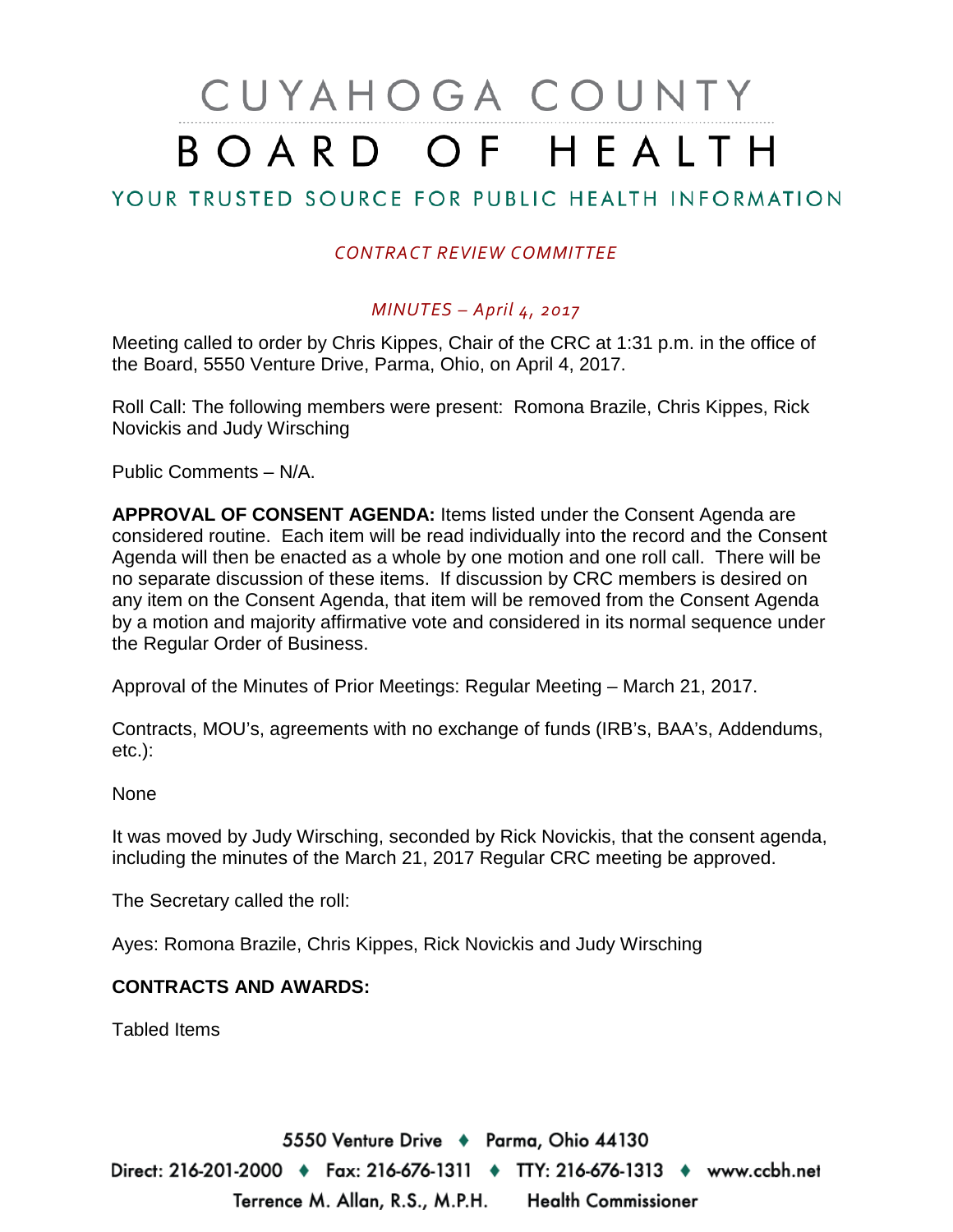CRC 2017-41 HIP-Cuyahoga - Evaluation Services RFQ# 12/16/2016

No action taken on CRC 2017-41 at this time.

New Items For Review

Bid/Quote Openings ≥ \$25,000.00

None

Bid/Quote Openings < \$25,000.00

Lead program Bid Opening presented by: Stephanie McConoughey

It was moved by Rick Novickis, seconded by Judy Wirsching that the following quote (CRC 2017-46) for 2093 Mount Vernon Blvd., East Cleveland, Ohio 44112 be accepted as the lowest and best, and a contract be awarded to C.B. Mullins Construction Company, Inc. in the amount of \$16,110.00 (ref. enclosed).

The Secretary called the roll:

Ayes: Romona Brazile, Chris Kippes, Rick Novickis and Judy Wirsching

It was moved by Judy Wirsching, seconded by Rick Novickis that the following quote  $($ CRC 2017-47 $)$  for 865 East 261<sup>st</sup> St., Euclid, Ohio 44132 be accepted as the lowest and best, and a contract be awarded to American Builders & Applicators in the amount of \$\$7,325.00 (ref. enclosed).

The Secretary called the roll:

Ayes: Romona Brazile, Chris Kippes, Rick Novickis and Judy Wirsching

It was moved by Rick Novickis, seconded by Romona Brazile that the following quote (CRC 2017-48) for 1018 Professor, South Euclid, Ohio 44124 be accepted as the lowest and best, and a contract be awarded to American Builders & Applicators in the amount of \$7,150.00 (ref. enclosed).

The Secretary called the roll:

Ayes: Romona Brazile, Chris Kippes, Rick Novickis and Judy Wirsching

It was moved by Judy Wirsching, seconded by Rick Novickis that the following quote (CRC 2017-49) for 6010 Laverne Avenue, Parma, Ohio 44129 be accepted as the lowest and best, and a contract be awarded to American Builders & Applicators in the

5550 Venture Drive + Parma, Ohio 44130 Direct: 216-201-2000 ♦ Fax: 216-676-1311 ♦ TTY: 216-676-1313 ♦ www.ccbh.net Terrence M. Allan, R.S., M.P.H. **Health Commissioner**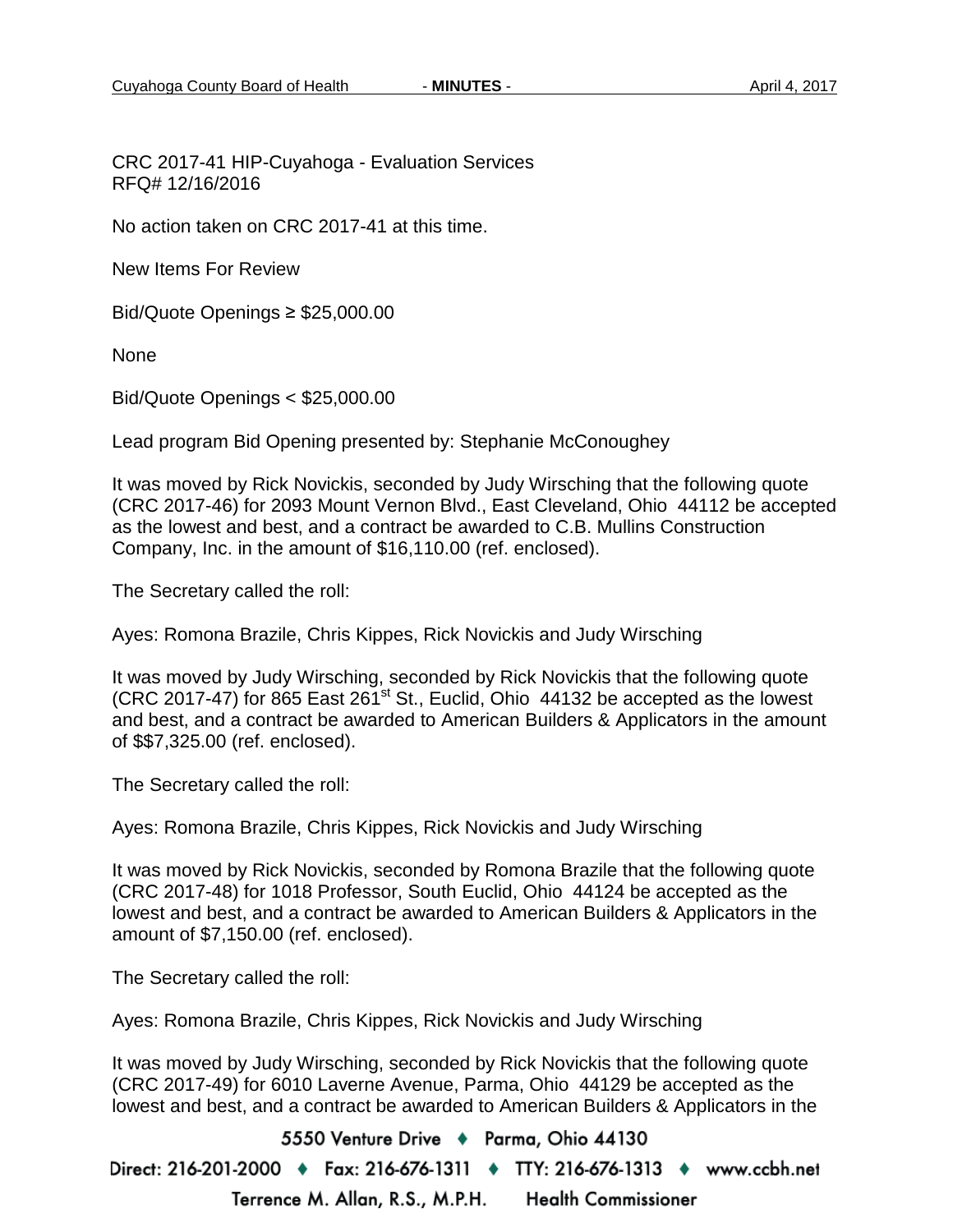amount of \$15,670.00 (ref. enclosed).

The Secretary called the roll:

Ayes: Romona Brazile, Chris Kippes, Rick Novickis and Judy Wirsching

It was moved by Romona Brazile, seconded by Rick Novickis that the following quote (CRC 2017-50) for 16220 Helmsdale Rd., East Cleveland, Ohio 44112 be accepted as the lowest and best, and a contract be awarded to C.B. Mullins Construction Company, Inc. in the amount of \$10,825.00 (ref. enclosed).

The Secretary called the roll:

Ayes: Romona Brazile, Chris Kippes, Rick Novickis and Judy Wirsching

Expenditures: Contracts up to \$25,000

It was moved by Chris Kippes, seconded by Judy Wirsching that the contract (CRC 2017-51) with East Cleveland Farmers Market Preservation Society under the Creating Healthy Communities grant from April 1, 2017 through August 31, 2017 in the amount of \$15,000.00 be approved.

Presented by: Roger Sikes

Purpose: To develop a food prep kitchen for community gardeners, residents and vendors at the Coit Road Farmers Market in East Cleveland.

Funding Source: 100% reimbursable through the FY2017 CHC grant.

The Secretary called the roll:

Ayes: Romona Brazile, Chris Kippes, Rick Novickis and Judy Wirsching

It was moved by Judy Wirsching, seconded by Romona Brazile that the contract (CRC 2017-52) with Diversity Center of Northeast Ohio under the Teen Wellness Initiative (TWI) grant from June 1, 2017 through June 30, 2017 in the amount of \$2,900.00 be approved.

Presented by: Brandy Eaton

Purpose: The Diversity Center will provide a full day professional development training to internal TWI staff, subrecipient partners and select community partners.

Funding Source: 100% reimbursable through the FY2017 TWI grant.

5550 Venture Drive + Parma, Ohio 44130 Direct: 216-201-2000 ♦ Fax: 216-676-1311 ♦ TTY: 216-676-1313 ♦ www.ccbh.net Terrence M. Allan, R.S., M.P.H. **Health Commissioner**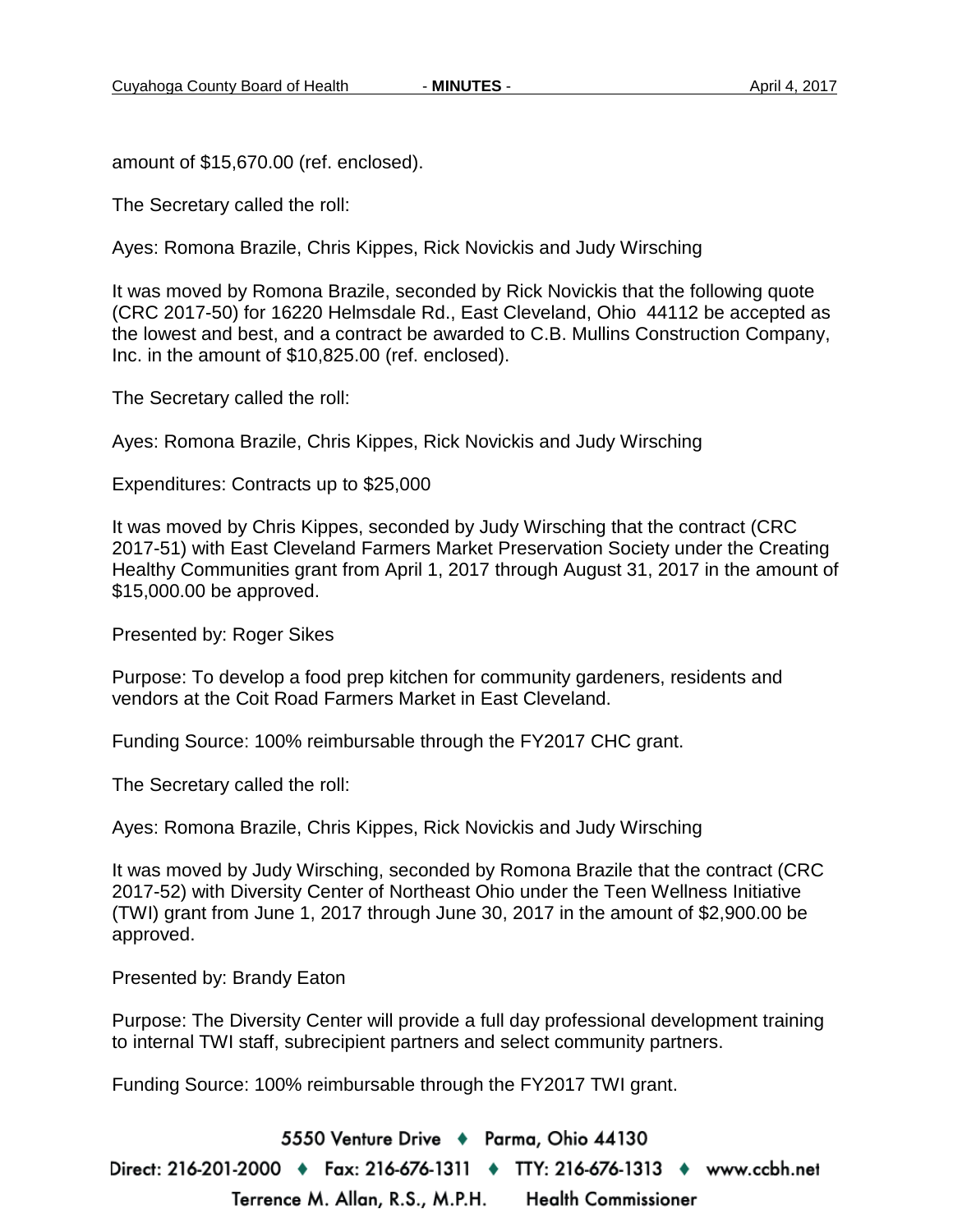The Secretary called the roll:

Ayes: Romona Brazile, Chris Kippes, Rick Novickis and Judy Wirsching

It was moved by Rick Novickis, seconded by Chris Kippes that the contract (CRC 2016- 53) with Heidi Gullet, M.D. under the Reproductive Health and Wellness (RHW) grant from April 1, 2017 through June 30, 2018 in the amount of \$1,200.00 be approved:

Presented by: Romona Brazile

Purpose: Dr. Gullett will serve as the Medical Director for the Cuyahoga County Board of Health Family Planning Clinic.

Funding Source: 100% reimbursable through the FY2018 RHW grant.

The Secretary called the roll:

Ayes: Romona Brazile, Chris Kippes, Rick Novickis and Judy Wirsching

It was moved by Romona Brazile, seconded by Chris Kippes that amendment (CRC 2017-54) to the contract with Green Home Solutions (CRC 2016-114) under the Lead Hazard Control grant to increase the amount paid to Green Home Solutions from \$22,900.00 to \$23,400.00 be approved.

Presented by: John Sobolewski

Purpose: To complete additional work not identified in the original scope for the project.

Funding Source: 100% reimbursable through the Lead Hazard Control Program.

The Secretary called the roll:

Ayes: Romona Brazile, Chris Kippes, Rick Novickis and Judy Wirsching

It was moved by Chris Kippes, seconded by Rick Novickis that the contract (CRC 2016- 55) with Lorain County General Health District under the ODH 2017 Injury Prevention grant from February 1, 2017 through December 31, 2017 in the amount of \$15,000.00 be approved.

Presented by: Allisyn Leppla

Purpose: To assist the Ohio Department of Health in facilitating the activities of the Prescription Drug Abuse Action Group.

Funding Source: 100% reimbursable through the FY2017 ODH Injury Prevention grant.

5550 Venture Drive + Parma, Ohio 44130

Direct: 216-201-2000 ♦ Fax: 216-676-1311 ♦ TTY: 216-676-1313 ♦ www.ccbh.net Terrence M. Allan, R.S., M.P.H. **Health Commissioner**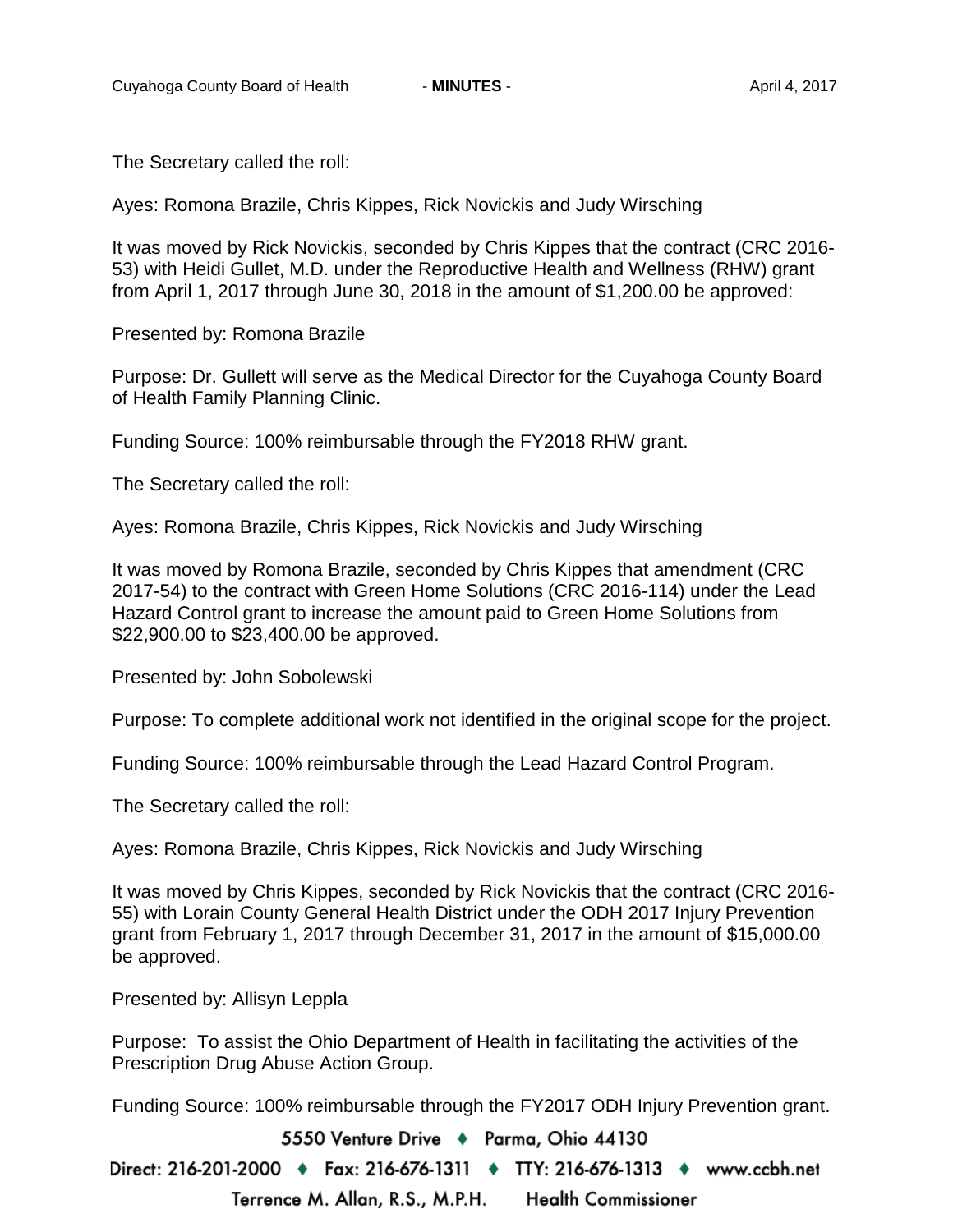The Secretary called the roll:

Ayes: Romona Brazile, Chris Kippes, Rick Novickis and Judy Wirsching

It was moved by Chris Kippes, seconded by Romona Brazile that the contract (CRC 2016-56) with Johnson Controls from June 1, 2017 through May 31, 2018 in the amount of \$6,051.25 be approved.

Presented by: Rebecca Burke

Purpose: To provide software maintenance for the AMAG Security System.

Funding Source: 100% funded through CCBH General Revenue.

The Secretary called the roll:

Ayes: Romona Brazile, Chris Kippes, Rick Novickis and Judy Wirsching

Revenue Generating Agreements up to \$25,000

None

**Contract Rescissions** 

None

**Other Business** 

Public Comment - N/A.

Thereupon, it was moved by Rick Novickis, seconded by Judy Wirsching, that the following Motion be adopted:

BE IT RESOLVED that the meeting be adjourned at 1:59 p.m.

The Secretary called the roll:

Ayes: Romona Brazile, Chris Kippes, Rick Novickis and Judy Wirsching

Committee Chair

Clerk

5550 Venture Drive + Parma, Ohio 44130 Direct: 216-201-2000 → Fax: 216-676-1311 → TTY: 216-676-1313 → www.ccbh.net Terrence M. Allan, R.S., M.P.H. **Health Commissioner**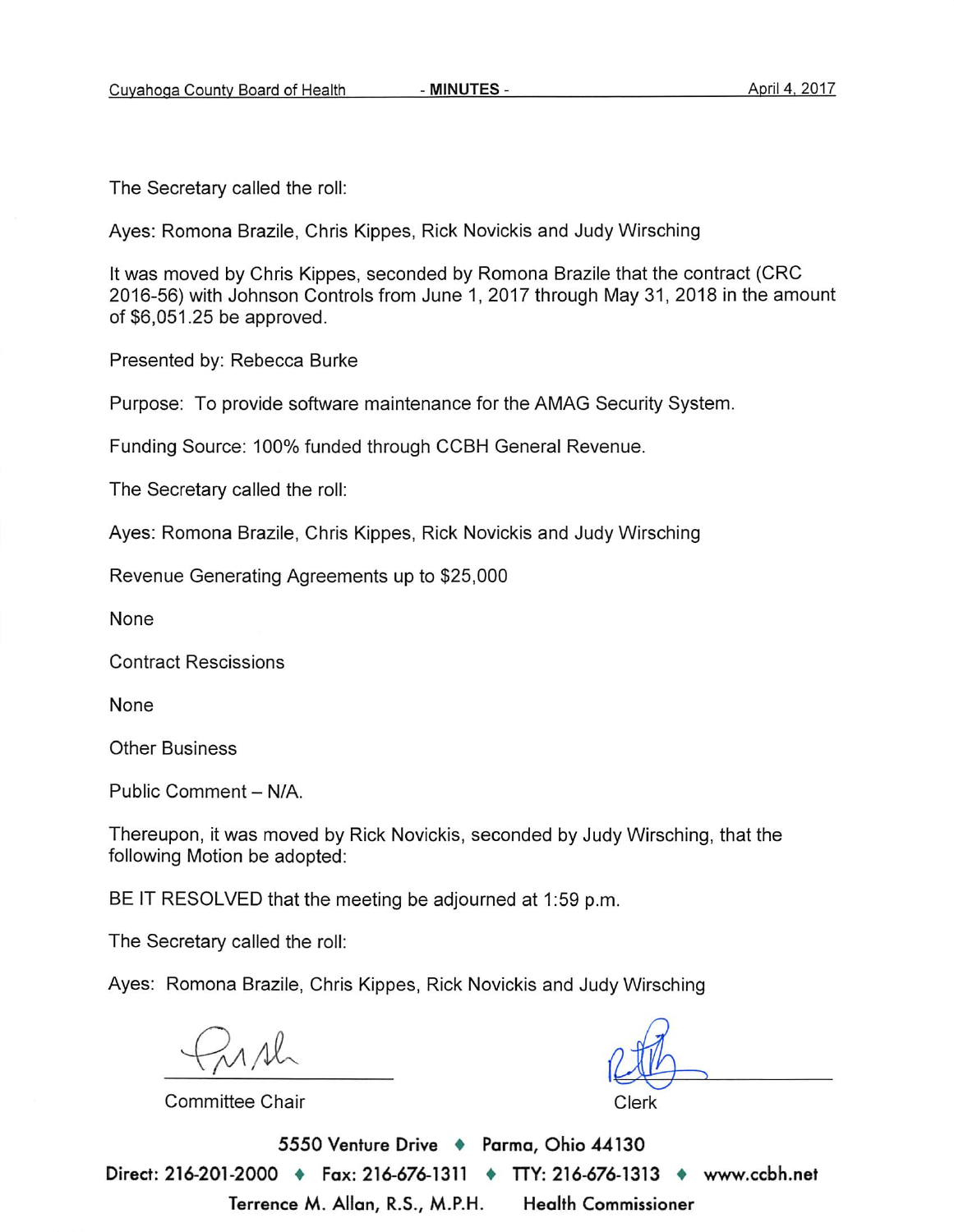## **QUOTE RESULTS**

#### **Project Address**

**Name: Address: City,State, Zip: CRC No:** CRC 2017-46 Nina Nicole Hughes 2093 Mt. Vernon Blvd. East Cleveland, OH 44112

**The following quotes were received and opened:**

| <b>QUOTE</b> |
|--------------|
| \$18,925     |
| \$18,600     |
| \$18,345     |
| \$16,110     |
| \$20,850     |
| \$19,675     |
|              |

**ESTIMATE:** \$18,645.00

**Recommended award: Mullins**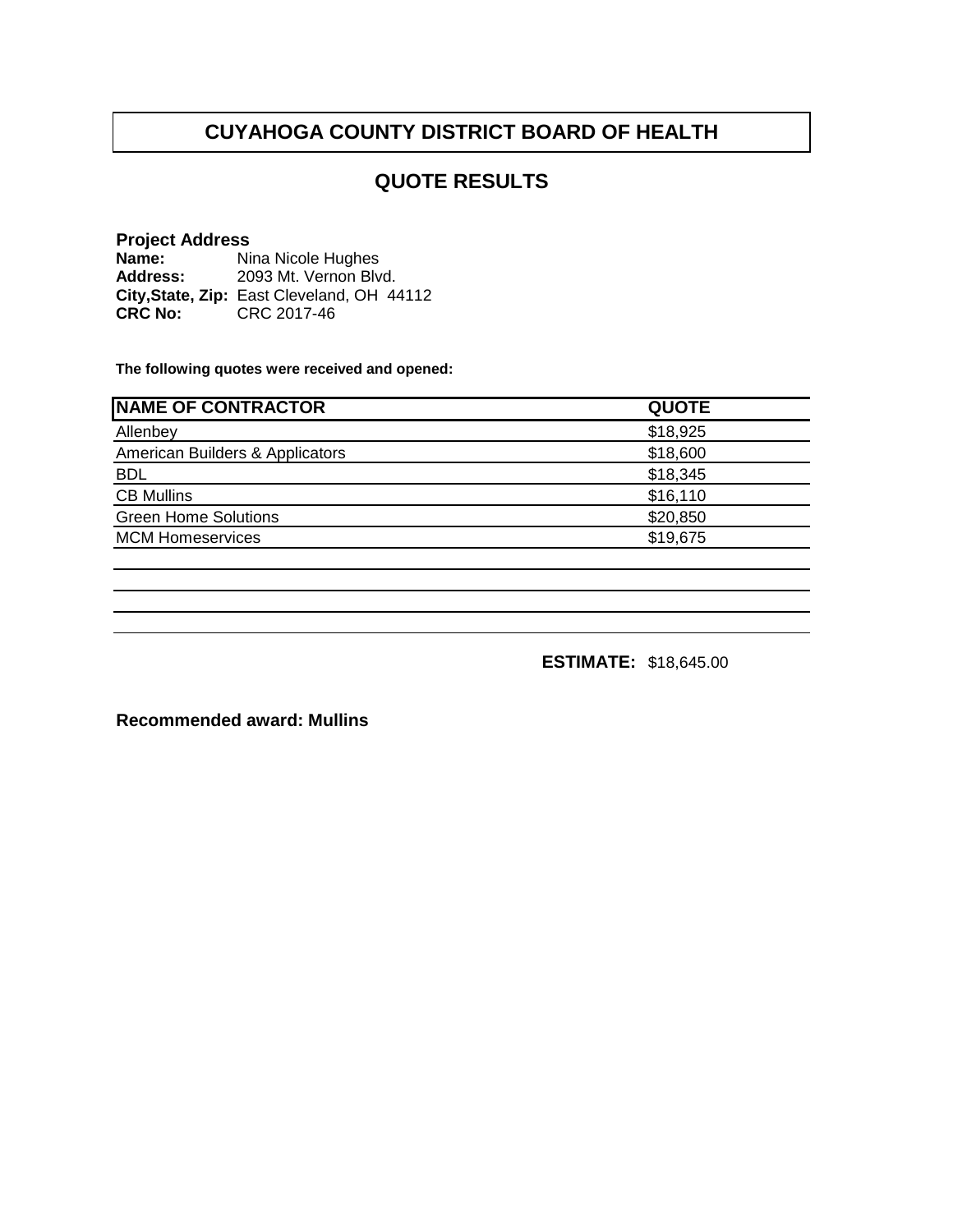## **QUOTE RESULTS**

#### **Project Address**

| Name:          | <b>Artrina Collins</b>             |
|----------------|------------------------------------|
| Address:       | 865 E.261st St.                    |
|                | City, State, Zip: Euclid, OH 44132 |
| <b>CRC No:</b> | CRC 2017-47                        |

**The following quotes were received and opened:**

| <b>NAME OF CONTRACTOR</b>         | <b>QUOTE</b> |
|-----------------------------------|--------------|
| Allenbey                          | \$10,915     |
| American Builders and Applicators | \$7,325      |
| <b>BDL</b>                        | \$8,450      |
| <b>CB Mullins</b>                 | \$9,450      |
| <b>Green Home Solutions</b>       | \$10,300     |
| <b>MCM Homeservices</b>           | \$9,200      |
|                                   |              |

**ESTIMATE:** \$10,445.00

**Recommended award: American Builders & Applicators**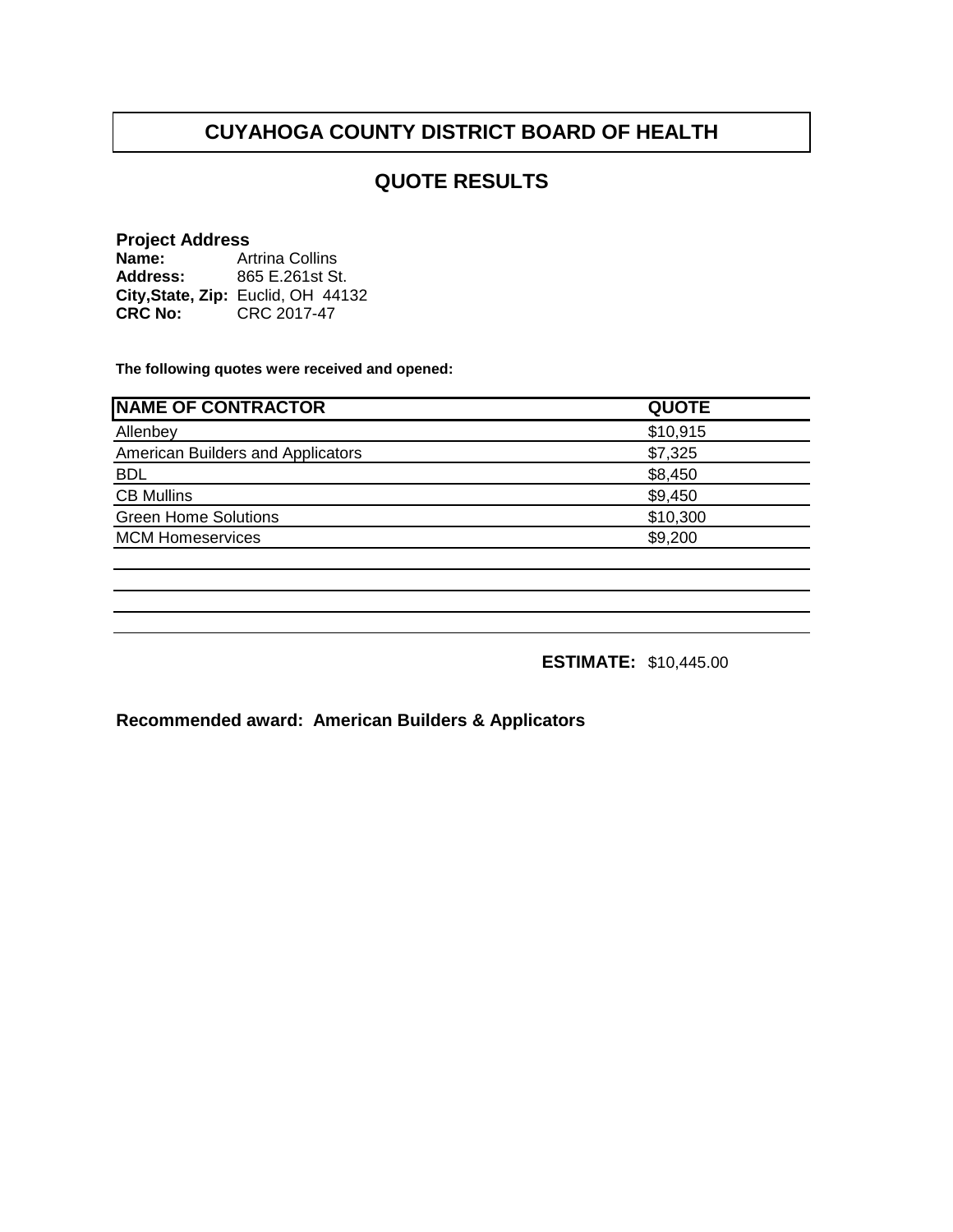## **QUOTE RESULTS**

#### **Project Address**

**Name: Address:** City, State, Zip: South Euclid, OH 44124 **CRC No:** CRC 2017-48 Aishah L Peyton 1018 Professor

**The following quotes were received and opened:**

| <b>NAME OF CONTRACTOR</b>       | <b>QUOTE</b> |
|---------------------------------|--------------|
| Allenbey                        | \$11,500     |
| American Builders & Applicators | \$7,150      |
| <b>BDL General Contracting</b>  | \$8,305      |
| <b>CB Mullins</b>               | \$8,995      |
| <b>Green Home Solutions</b>     | \$11,550     |
| <b>MCM Homeservices</b>         | \$9,450      |
|                                 |              |

**ESTIMATE:** \$10,650.00

**Recommended award: American Builders & Applicators**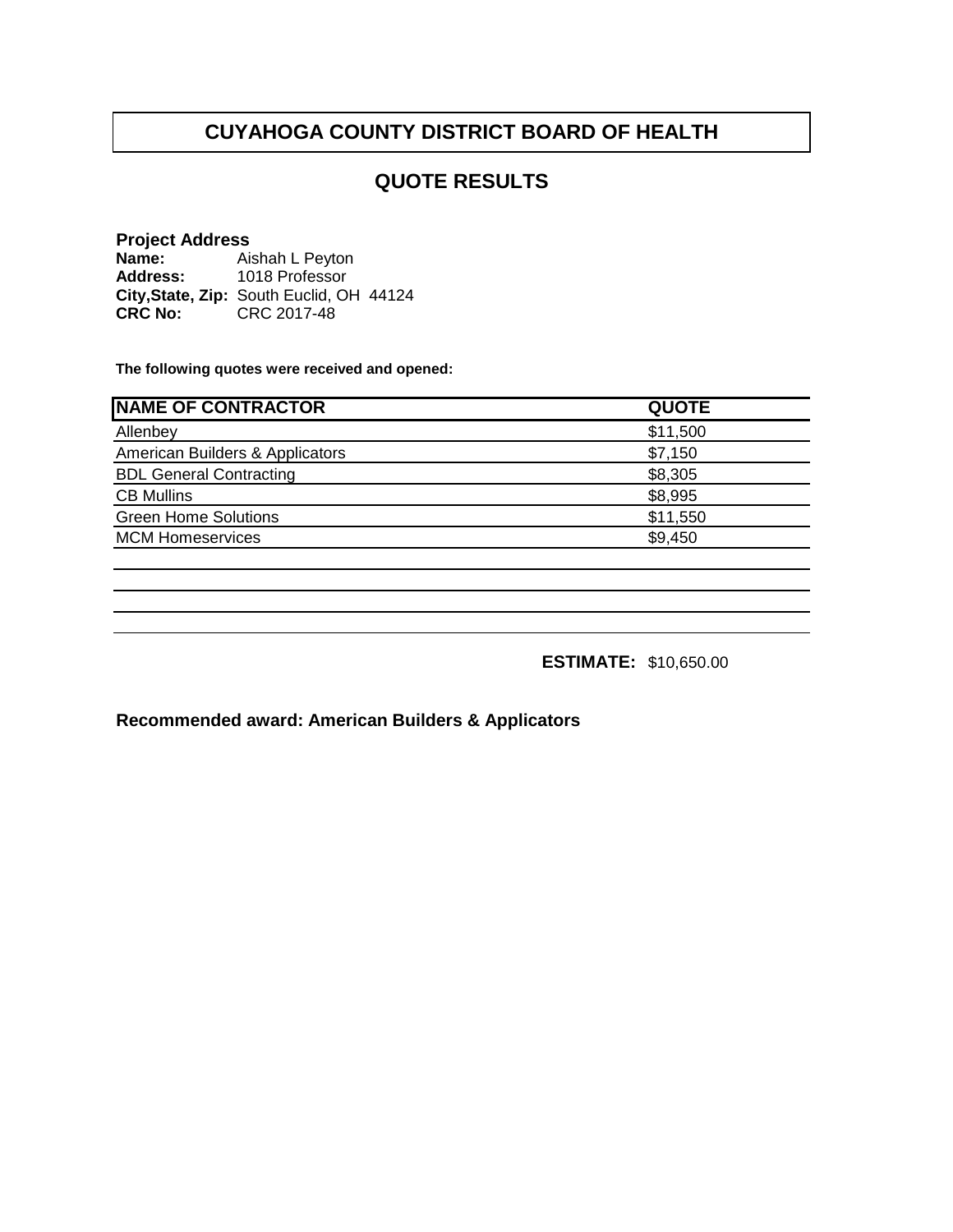## **QUOTE RESULTS**

#### **Project Address**

**Name: Address: City,State, Zip:** Parma, OH 44129**CRC No:** CRC 2017-49 Ginger Peck 6010 Laverne Ave.

**The following quotes were received and opened:**

| <b>NAME OF CONTRACTOR</b>         | <b>QUOTE</b> |
|-----------------------------------|--------------|
| Allenbey                          | \$17,940     |
| American Builders and Applicators | \$15,670     |
| <b>CB Mullins</b>                 | \$18,100     |
| <b>Green Home Solutions</b>       | \$16,770     |
| <b>MCM Homeservices</b>           | \$16,250     |
|                                   |              |

**ESTIMATE:** \$16,440.00

**Recommended award: American Builders & Applicators**